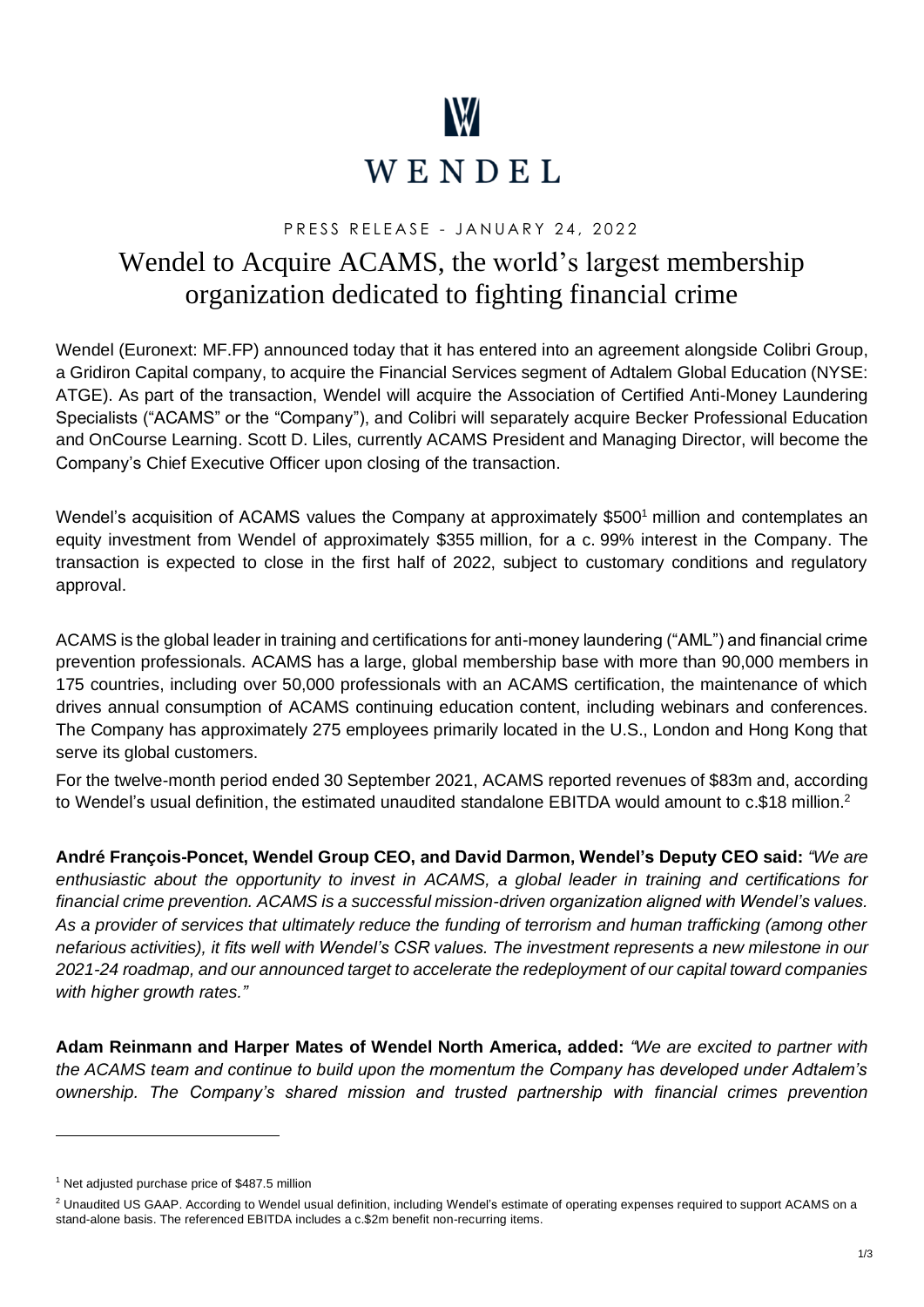*professionals around the world positions it for continued growth as customers increasingly rely on ACAMS' support to address the complex threat and regulatory environment. Wendel's shared values and experience with CPI, a similarly global, mission-driven certification and membership organization, makes us an ideal partner and adds to our portfolio another market-leading business with attractive long-term growth prospects. We are thrilled to be joining Scott and all ACAMS employees as we support this iconic brand and the Company's transition to a stand-alone business."*

**Scott Liles, ACAMS's CEO, stated: "***We look forward to partnering with Wendel in this next phase of ACAMS' history. Wendel's long-term investment philosophy and shared values are well suited to support ACAMS' mission, our people, and our commitment to our global membership. We are appreciative of the support and investment Adtalem has provided over the past several years and look forward to working with Wendel as we transition to a stand-alone business and seek to further expand our reach and impact."*

Macquarie Capital served as Wendel's financial advisor, and Kirkland & Ellis LLP as its legal advisor in the acquisition of ACAMS.

# **About Adtalem Global Education**

Adtalem Global Education (NYSE: ATGE), a leading workforce solutions provider, partners with organizations in the healthcare and financial services industries to solve critical workforce talent needs by expanding access to education, certifications and upskilling programs at scale. With a dedicated focus on driving strong outcomes that increase workforce preparedness, Adtalem empowers a diverse learner population to achieve their goals and make inspiring contributions to the global community. Adtalem is the parent organization of ACAMS, American University of the Caribbean School of Medicine, Becker Professional Education, Chamberlain University, EduPristine, OnCourse Learning, Ross University School of Medicine, Ross University School of Veterinary Medicine and Walden University. Adtalem has more than 10,000 employees, a network of more than 275,000 alumni and serves over 82,000 members across 200 countries and territories. Adtalem was named one of America's Most Responsible Companies 2021 by Newsweek and one of America's Best Employers for Diversity 2021 by Forbes. Follow Adtalem on Twitter (@adtalemglobal), LinkedIn or visit adtalem.com for more information.

### **About Colibri Group**

Colibri Group is building the future of professional education. Today, millions of licensed professionals start and advance their careers through the company's online and in-person learning solutions for licensing, continuing education, test preparation and professional development. Headquartered in St. Louis, Missouri, Colibri Group provides a holistic learning experience for students and professionals to achieve more and thrive throughout their careers in real estate, financial services, teacher education, healthcare, valuation and property services, among other professions. Visit colibrigroup.com for more information.

# **Agenda**

03.18.2022

**2021 Full Year Results -** Publication of NAV as of December 31, 2021 (pre-market release)

04.28.2022

**Q1 2022 Trading update -** Publication of NAV as of March 31, 2022 (pre-market release)